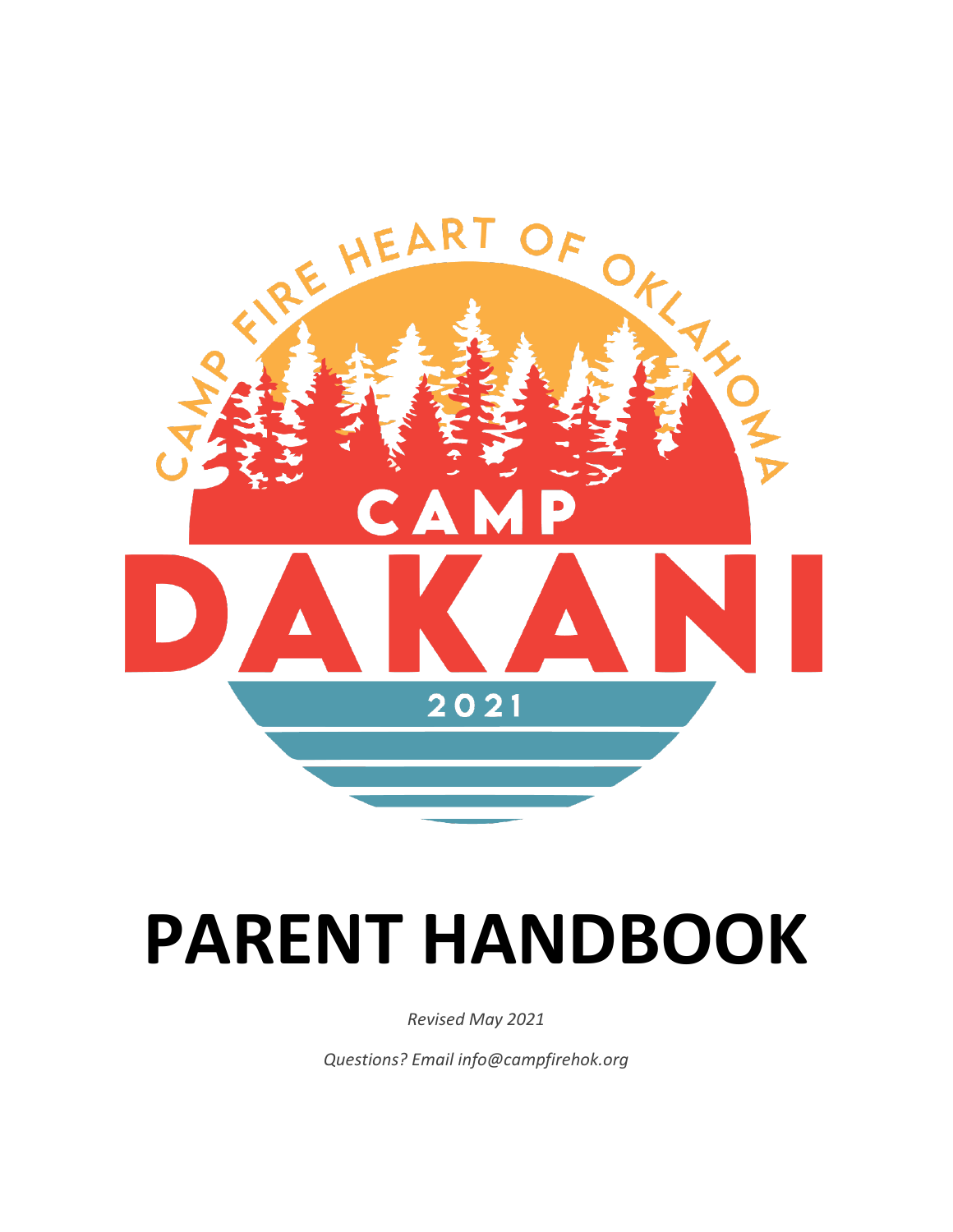# Table of Contents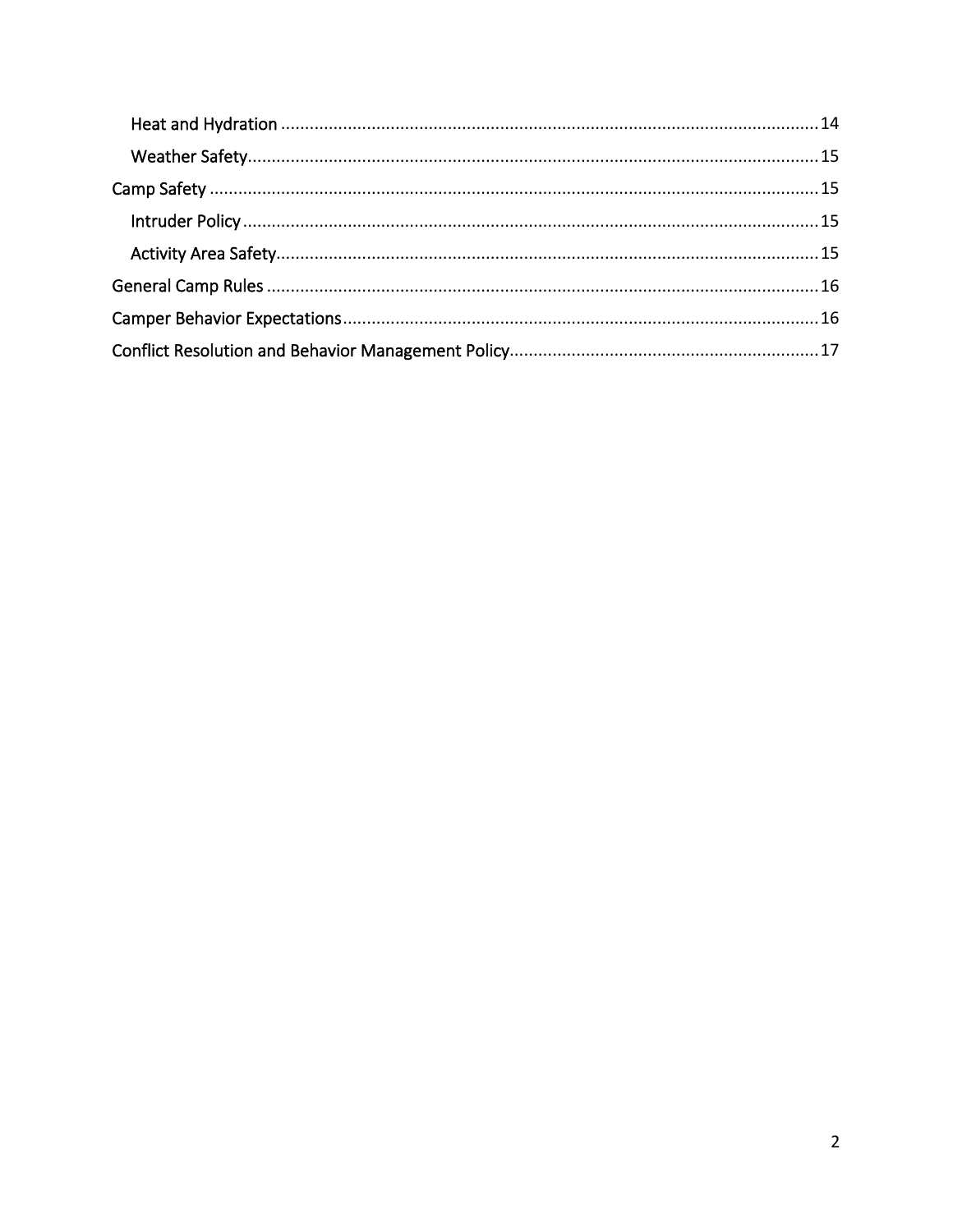# Welcome!

Thank you for enrolling your camper in a program at Camp Fire Heart of Oklahoma's Camp DaKaNi. Camp Fire Heart of Oklahoma has served young people in Oklahoma since 1929. In 1956, Camp Fire Heart of Oklahoma opened Camp DaKaNi to allow youth in the community to spend time in the outdoors while they created lasting relationships with peers and mentors.

At Camp DaKaNi, we are deeply passionate about helping our campers gain independence, confidence, creativity, critical thinking skills, teamwork, and communication skills. As youth development professionals, we strive to provide our campers with the skills they need to be successful today, and in the future.

We help our campers develop a growth mindset (effort over ability) while they have the opportunity to gain new experiences. Whether this is camper's twentieth time at camp, or their first, it is our priority to make them feel safe and supported while they are with us. Camp is a place unlike any other. What is learned at camp, leaves with our campers. Archery teaches campers goal setting, the challenge course builds teamwork, and a disagreement between campers creates the opportunity to develop conflict-resolution skills. Camp is full of opportunities to learn and grow.

The following guide will help you navigate your camper's week(s) at Camp DaKaNi. Please review all sections related to your camper's program. If you have any questions, please do not hesitate to contact our staff. We can be reached at 405-254-2080 or [info@campfirehok.org.](mailto:info@campfirehok.org)

Thank you for allowing us to spend time with your camper. We feel incredibly fortunate to have the opportunity to work with the amazing youth in our community.

Sincerely,

Penn Henthorn

Penn "Mr. Bearfoot" Henthorn *Camp Director*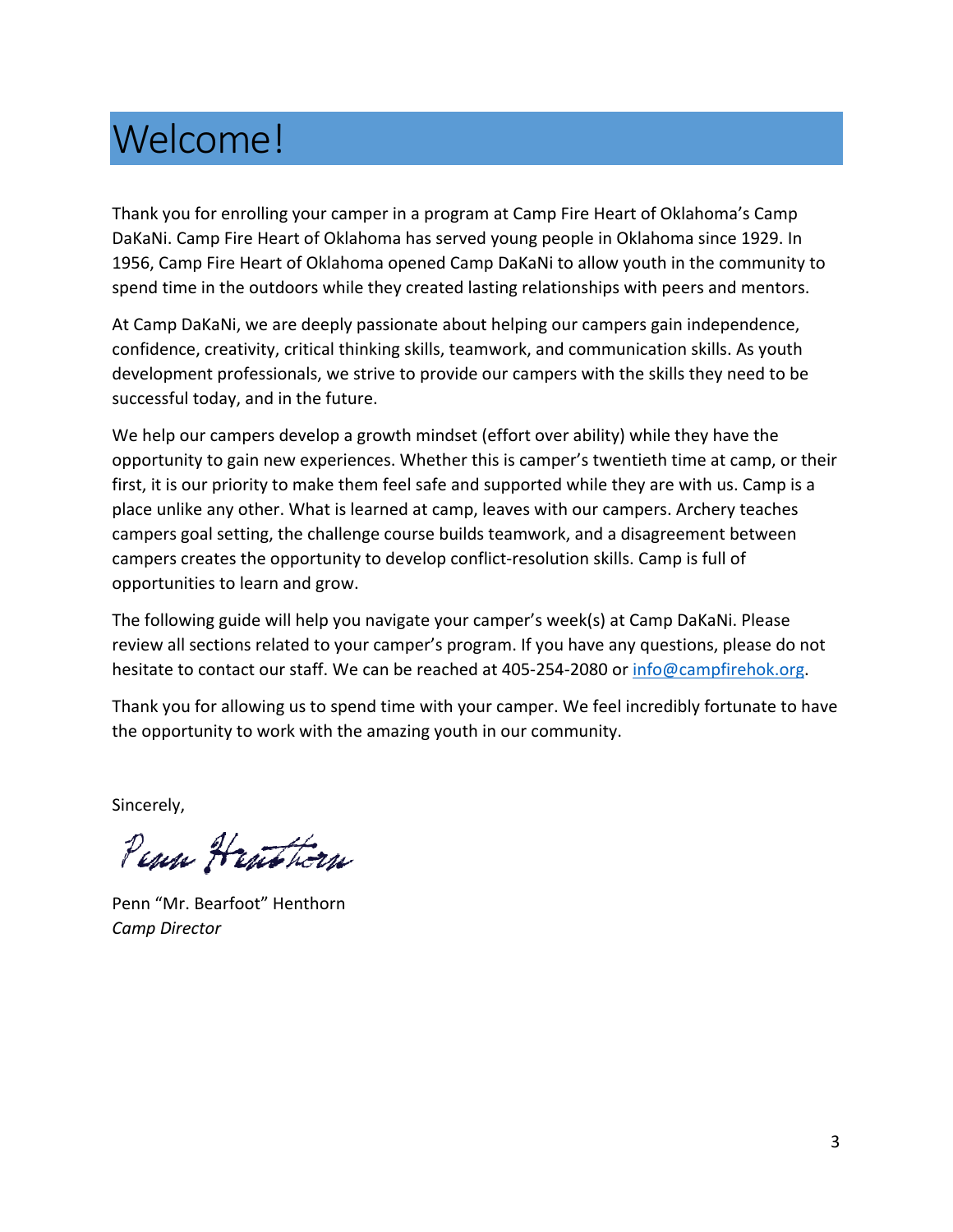# <span id="page-4-0"></span>Pre-Camp Checklist

- $\square$  Log in to Parent Portal. Click [here](https://campfire.campintouch.com/v2/login/login.aspx) to log in to Parent Portal.
- $\Box$  In the Parent Portal, click on the "Forms and Documents" link and complete the following forms:
	- o Camper Health History form
	- o Authorized Pick up List (This is a list of individuals who can pick up your camper. **Don't forget to add yourself!**)
	- o Pre-arrival Screening form (**Daily** COVID-19 Symptom Screening)
- $\Box$  Review the following sections of this handbook:
	- o Parent Responsibilities
	- o Health & Safety
	- o Camper Code of Conduct (This is great to review with your camper!)

#### <span id="page-4-1"></span>Packing List

#### PLEASE PUT YOUR CAMPER'S NAME ON ALL ITEMS THEY BRING TO CAMP!!

- $\Pi$  Reusable water bottle
- $\Pi$  Towel
- $\Box$  Bag or backpack
- $\Box$  Bug spray (or spray down before camp)
- $\square$  Sunscreen (or apply before camp)
- $\square$  Optional: Change of clothes
- $\square$  Restricted items:
	- o Toys and personal sports equipment
	- o Electronics (including cell phones)
	- o Animals
	- o Drugs, alcohol, pocketknives, weapons, firecrackers

## <span id="page-4-2"></span>Dress Code

- Shirt/t-shirt
- Shorts/pants
- Closed-toed shoes
- Two washable cloth masks Note: Please do not wear clothing that promotes alcohol, drugs, tobacco, violence, or negative language.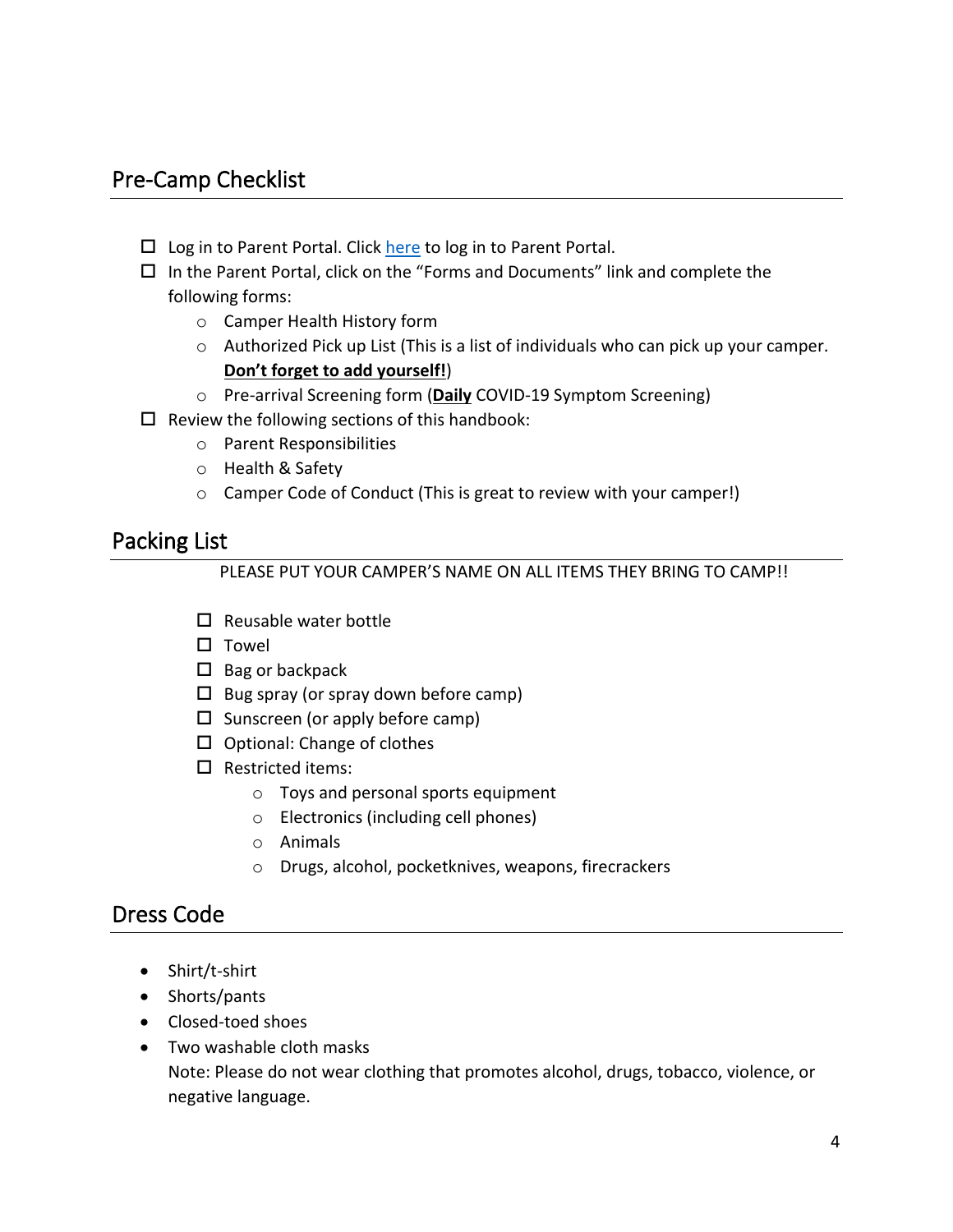# <span id="page-5-0"></span>Drop-Off and Pick-Up Procedures

# <span id="page-5-1"></span>Drop-Off Procedure

*Refer to Extended Camp drop off and pick up procedures below if your camper is enrolled in extended camp.*

• Camp is located at [3309 E. Hefner Road](https://www.google.com/search?q=3309+e+hefner+road&oq=3309+e+hefner+road&aqs=chrome..69i57.4119j0j7&sourceid=chrome&ie=UTF-8)  [Oklahoma City, OK 73131.](https://www.google.com/search?q=3309+e+hefner+road&oq=3309+e+hefner+road&aqs=chrome..69i57.4119j0j7&sourceid=chrome&ie=UTF-8) Enter through Gate #1 (black gate with white sign).



- Car line starts at 8:45am, after 9:10 the gate will be closed for drop-off. Please take your camper to the office for late check-in.
- Staff will direct traffic during car line. Please follow staff directions to minimize wait time.
- **Monday morning only:** Staff will visit with each vehicle to ensure that the camper is enrolled and the necessary forms have been completed. This process will slightly slow down the car line so please plan accordingly.
	- $\circ$  Staff will be available to walk in with nervous or first-time campers and will help them acclimate to camp before they are sorted into their group.
- **Daily:** Staff will confirm with each vehicle that the daily Pre-arrival Screening Form (COVID-19 Symptom Screening) has been completed. **Please complete this form each morning, as we must have this form submitted daily.** This form can be completed through the parent portal in your camper's account.

<https://campfire.campintouch.com/v2/login/login.aspx>

- Please remain in your car. Staff will assist campers exiting vehicles.
- Please do not let campers exit your vehicle until directed to do so. For the safety of our campers, we have a designated loading and unloading zone.
- Note: Because of blind curve on Hefner Road, please only turn right when exiting camp after car line. Staff will be there to assist.

#### <span id="page-5-2"></span>Pick-Up Procedure

- Enter through Gate #1 (same gate as morning drop-off)
- Car line begins at approximately 3pm.
- Each day, a staff member will check a photo ID of the individual picking up and verify that the individual is on the Authorized Pick-Up list. **Campers will not be released to unverified individuals.** 
	- o You can update the Authorized Pick-Up list through the Parent Portal at any time or you can call the office at 405-254-2080 to add individuals to your list.
- Remain in your vehicle. Please do not park your vehicle and enter camp.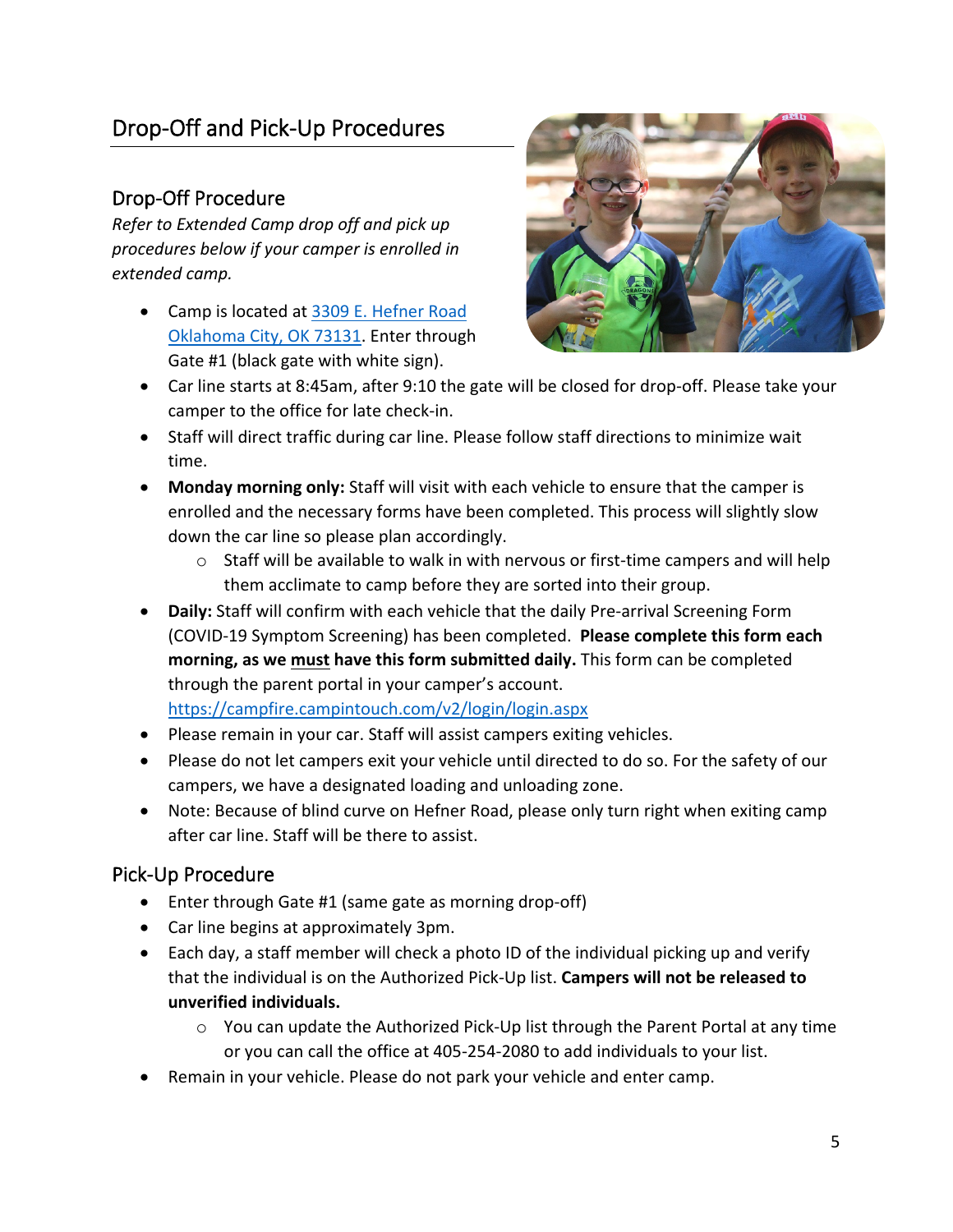- Please load camper at designated loading zone. Staff will help your camper get into vehicle.
- Note: Because of blind curve on Hefner Road, please only turn right when exiting camp after car line. Staff will be there to assist.
- Late pick-up fees
	- $\circ$  Car line ends by 3:45pm. Parents of campers who have not been picked up by 3:45pm will be contacted. Parents will be charged \$5 for the first 10 minutes and \$1 per minute starting on the  $11<sup>th</sup>$  minute. This will be charged to the card on file or can be paid by cash or check.

# <span id="page-6-0"></span>Extended Camp Program Drop-Off

*Note: Campers must be pre-enrolled in Extended Camp. Space is limited. Extended camp is available at a weekly rate, daily rates are not available.* 

- Camp is located at 3309 E. Hefner Road Oklahoma City, OK 73131. Enter Gate #1, follow the drive to blue building and park.
- Extended Camp is located on the East side of the blue building.
- Please walk your camper in each morning. Camper must be signed in with staff upon drop off.
- **Daily:** Staff will confirm with each parent/guardian that the daily Pre-arrival Screening Form (COVID-19 Symptom Screening) has been completed. **Please complete this form each morning, as we must have this form submitted daily.** This form can be completed in the parent portal through your camper's account.
- **Extended Camp drop-off ends at 8:40am, when regular car line begins. If you arrive after 8:40am, please go through car line to drop off your camper.**

## <span id="page-6-1"></span>Extended Camp Program Pick-Up

*Note: Campers must be pre-enrolled in the Extended Camp Program. Space is limited. The Extended Camp Program is available at a weekly rate, based on a first come, first serve basis. Daily rates are not available.* 

- Pick-Up will take place in the same building as morning extended camp.
- Please come into the building to sign out camper. **Bring a photo ID inside with you to sign out your camper.**
- In the main Camp Office, a staff member will check the ID of the individual picking up and confirm that they are on the camper's Authorized Pick Up list. **Campers will not be released to individuals with no photo ID and/or are not on the Authorized Pick Up list.** 
	- $\circ$  You can update the Authorized Pick-Up list through the parent portal at any time or you can call the office at 405-254-2080 to add individuals to your list.
- Campers must be picked up by 6pm.
- Late pick-up fees: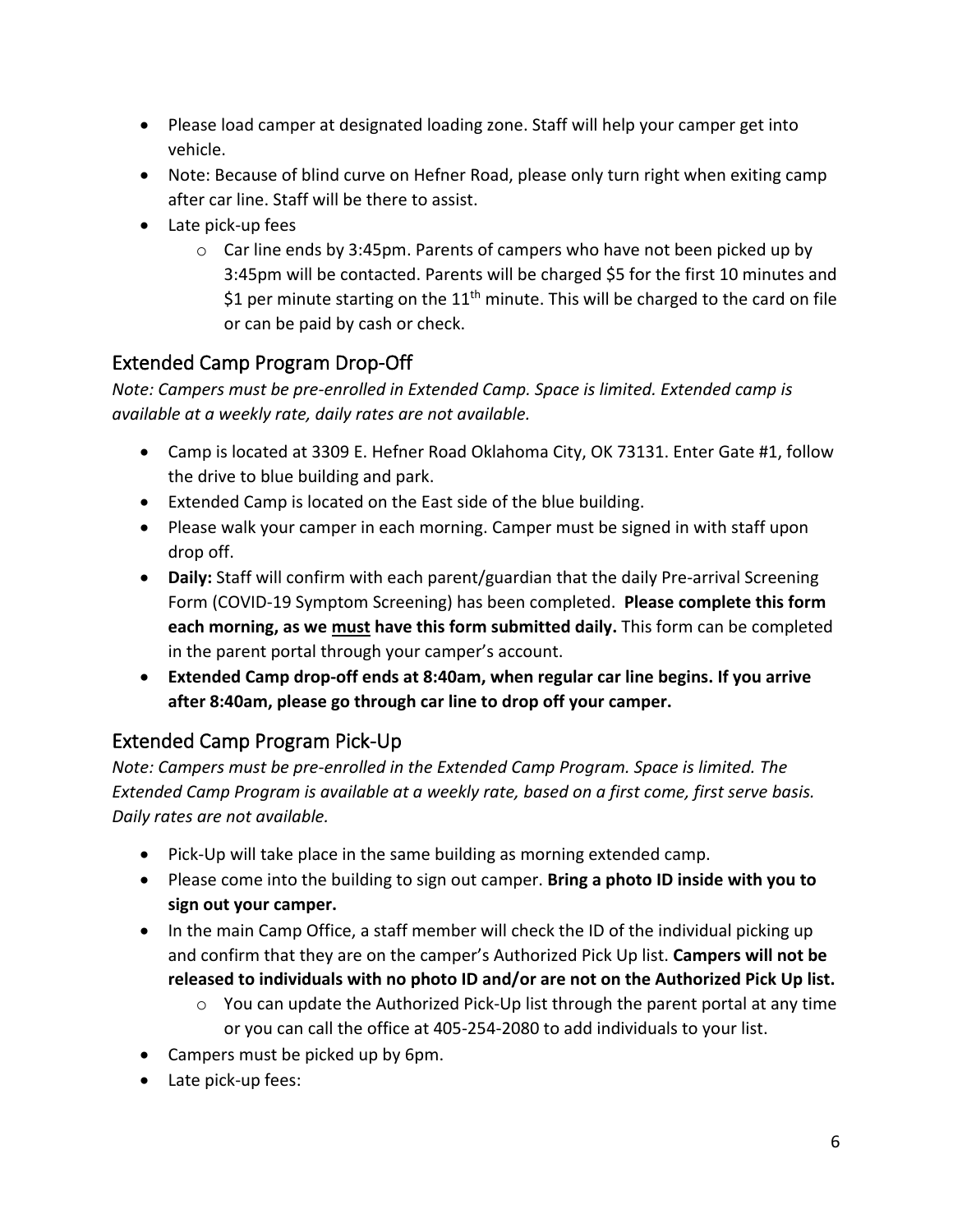$\circ$  The Extended Camp Program ends at 6pm. Parents of campers who have not been picked up by 6pm will be contacted. Parents will be charged \$5 for the first 10 minutes and \$1 per minute starting on the  $11<sup>th</sup>$  minute. This will be charged to the card on file or can be paid by cash or check.

# <span id="page-7-0"></span>Late Drop-Off and Early Pick-Up

- Late Drop Off (After 9:00am)
	- $\circ$  Please drop off camper at main office (Enter Gate #1. The main office is the blue building.)
	- $\circ$  The office entrance is the glass door located on the East side of the building. Please walk your camper inside to be checked in.
	- o Office staff will help your camper get to their group.
- **Daily:** Staff will confirm with each parent/guardian that the daily Pre-arrival Screening Form (COVID-19 Symptom Screening) has been completed. **Please complete this form each morning, as we must have this form submitted daily.** This form can be completed in the parent portal through your camper's account. <https://campfire.campintouch.com/v2/login/login.aspx>
- Early Pick-Up (Before 2:40pm. **After 2:45pm, camper will need to be picked up in the car line**.)
	- $\circ$  Please pick up camper in the main office (Enter Gate #1. The main office is the blue building.)
	- o The office entrance is the glass door located on the East side of the building. Please enter building to check-out your camper.
	- $\circ$  For a smooth and speedy pick up, please inform the office staff as soon as possible. Call 405-254-2080 or email [info@campfirehok.org](mailto:info@campfirehok.org)
	- o Please bring a photo ID into the office with you to check out a camper.

# <span id="page-7-1"></span>Lunch

## <span id="page-7-2"></span>Cookout Meals

- Each Thursday, groups will cook lunch over a fire outdoors. Groups will cook beef hotdogs and s'mores.
- Although Counselors and Counselor Aides primarily handle fire building and cooking, campers will learn fire safety, how to prepare their lunch, how to clean up after a meal, and will work together with other campers to collect wood for the fire.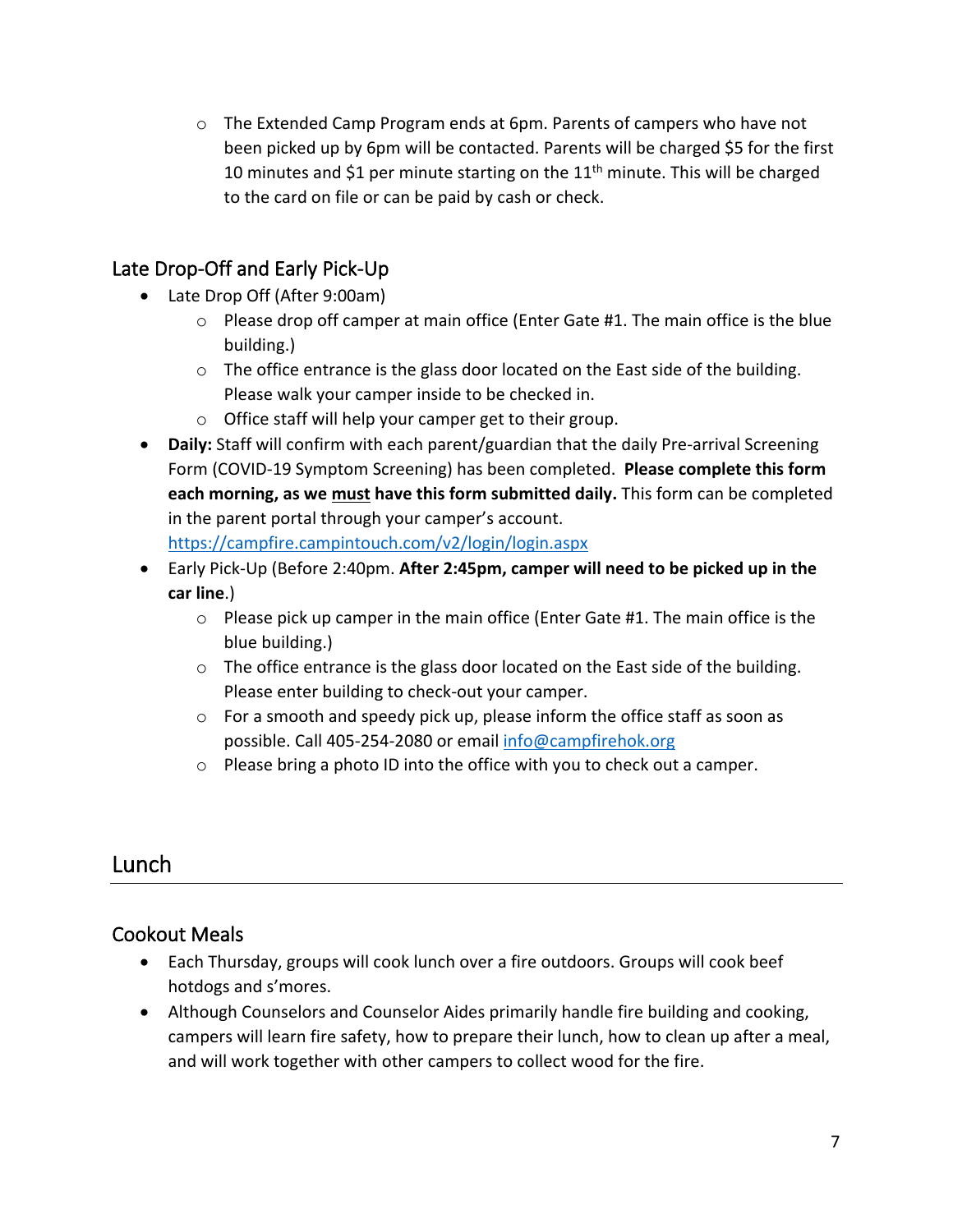# <span id="page-8-0"></span>Additional Lunch Information

- Dietary restrictions and food allergies
	- o We make every effort to provide alternative foods to accommodate vegetarian, vegan, gluten-free, red dye-free, lactose-free, Kosher and Halal diets.
	- o We do not serve peanut or tree nut products at camp.
	- $\circ$  Please help our kitchen staff be prepared for your camper's dietary and allergen needs by listing them on your camper's Health History form.
	- $\circ$  For more information, please see the Health and Safety section of this handbook.

## <span id="page-8-1"></span>Picky Eaters

- We encourage campers to try to eat lunch at camp, but you may send your camper with a lunch.
- We do not provide alternate meals for picky eaters. While no camper is forced to eat their lunch, campers are encouraged to try at least one bite of food if it is new or they are not sure if they will like it. Camp is a safe place to try new activities and that includes trying new food!
- If you are concerned about your camper's lunchtime, please contact the office at 405- 254-2080 or [info@campfirehok.org](mailto:info@campfirehok.org)

# <span id="page-8-2"></span>Camp Buddy Request

- Buddy requests will only be available for first time campers.
- Buddy requests can be made during enrollment or via the parent portal.
- You may only request ONE buddy.
- Buddies must be no more than one year apart (either older or younger)
- The biggest way we accomplish our mission is to help children discover new things outside of their normal social settings and environment. This is the reason we do not intentionally create groups where three or more children have requested to be together. Our goal is for each child to build new relationships and not be confined by the current social grouping.
- The buddy you requested MUST request you back.
- Please only list the first and last name of the camper you are requesting only. Do not list any additional information.
- Buddy requests that do not meet the guidelines above will be rejected.
- We make every effort to honor Camp Buddy requests, but they are not guaranteed.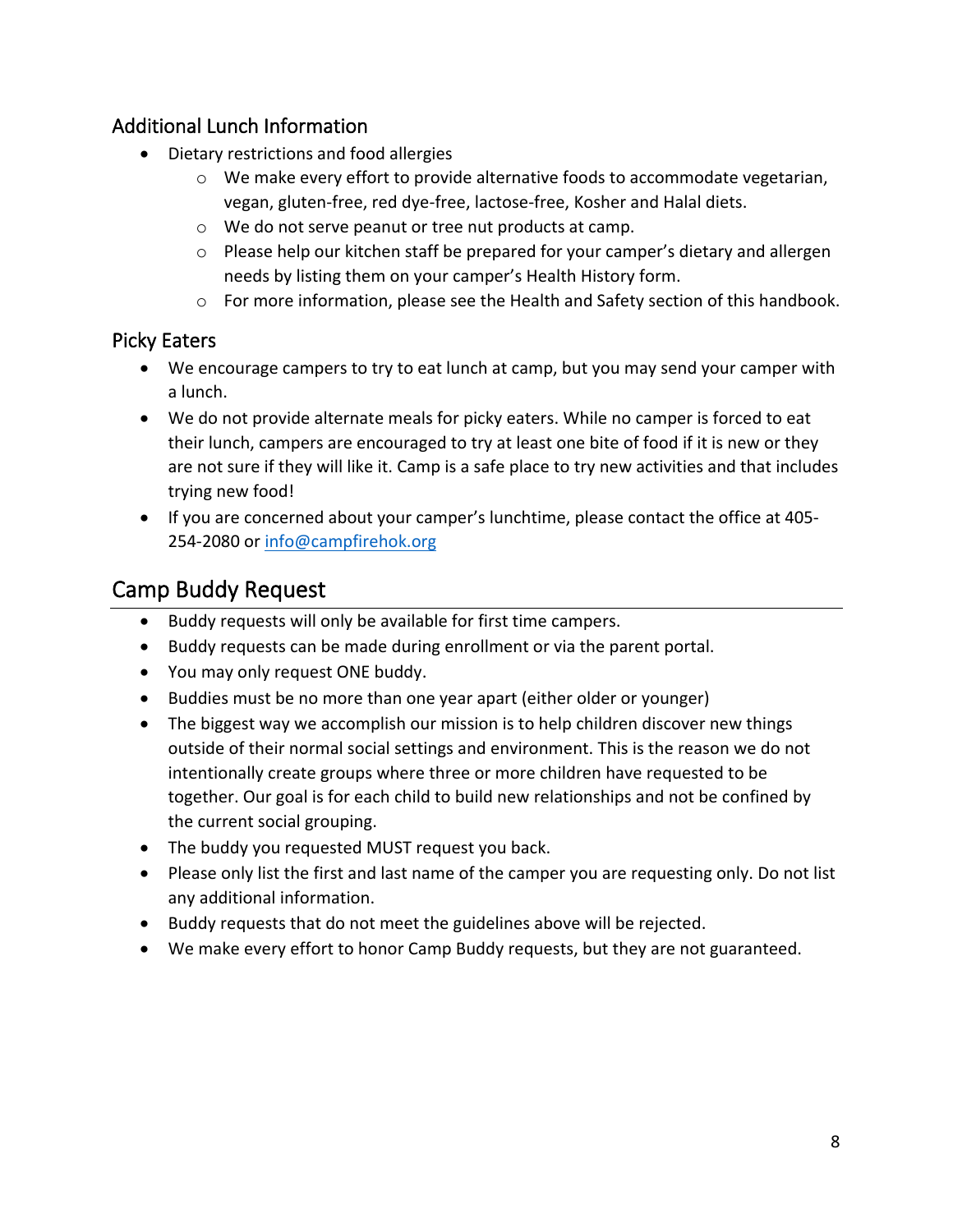# <span id="page-9-0"></span>Special Events and Activities

#### Wednesday Events

- Special events take place on Wednesday afternoons. These may vary week to week, but may include counselor vs. camper races, obstacle courses, scavenger hunts, and more!
- At the end of the group's event, each camper will be offered a cold popsicle to enjoy.

#### <span id="page-9-1"></span>Camp Store

- The Camp DaKaNi Camp Store looks a bit different this year, as we try to keep all activities outside as much as possible, due to COVID-19 precautions.
- Camp store items will still be offered for sale and include custom Camp DaKaNi apparel and souvenirs.
- Each camper group will be given individual order forms to order items from the camp store. Each group's counselor will have photos of items available in the camp store. Upon request, office staff can bring items for viewing, in-person.
- Food is not for sale from the camp store.
- You can add funds to your camper's store account during enrollment, at any time by logging into your parent portal, or by contacting the camp office at 405-254-2080 or [info@campfirehok.org.](mailto:info@campfirehok.org)

## <span id="page-9-2"></span>Council Fire

- Council Fire is an awards ceremony and closing celebration that takes place on Friday afternoon.
- This event is closed to visitors in order to give campers a chance to candidly celebrate their successes together.

## Water Fight

- On Fridays, we will offer campers the opportunity to participate in an optional water fight within their pods. As a distancing precaution, the water fight will not be an allcamp activity this year.
- Water fight participants will use clean, disposable cups for the water fight, specifically used for this purpose, dipping the cups into pre-filled tubs of water and splashing their counselors and other campers participating in the water fight.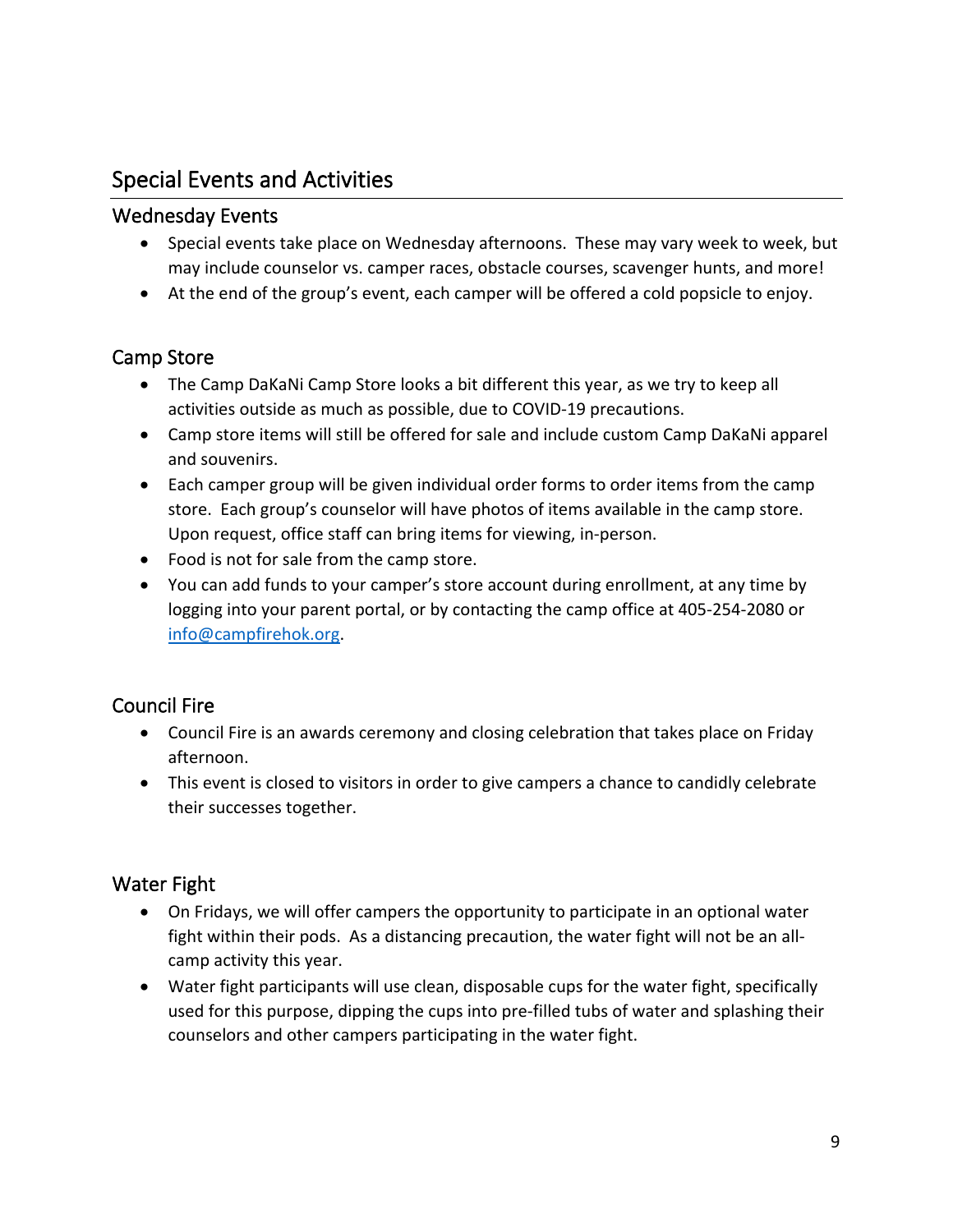# <span id="page-10-0"></span>Counselor Aide in Training (CAT) Program

The Counselor Aide in Training (CAT) specialized leadership program is designed for campers 11 to 15 years old. The CAT program is for campers who are interested in gaining more responsibility and independence at camp by becoming a Counselor Aide.

The CAT program runs alongside regular day camp days and times for the weeks it is offered (2021: Weeks 2 and 3). Eligible campers only have to complete this training once. After they complete the CAT program, they can be a Counselor Aide later that summer or in future summers. Space is very limited. Please click [here](https://campfire.campintouch.com/ui/unrestricted/pricing/DatesAndRates) for CAT session dates.



# <span id="page-10-1"></span>Counselor Aide (CA) Program

Counselor Aides (CAs) are individuals 11 to 15 years old who assist a counselor with a camper group for the week. CAs must have completed the Counselor Aide in Training (CAT) program in a previous session or during a previous summer. This program is only offered during summer camp. The CA program is designed to be a leadership and mentorship program.

We understand that many CAs have younger siblings also attending camp. In order to create an environment that allows all campers to develop autonomy, we do not assign Counselor Aides to groups with their siblings or relatives.

**Your Camper's health history form must be completed at least two weeks before their session begins. This form can be found under the "Forms and Documents" section of the parent portal. Click [here](https://campfire.campintouch.com/v2/login/login.aspx) to log in to the Parent Portal.** 

**If you would like to discuss camper health information with our staff, please feel free to contact the office at 405-254-2080.**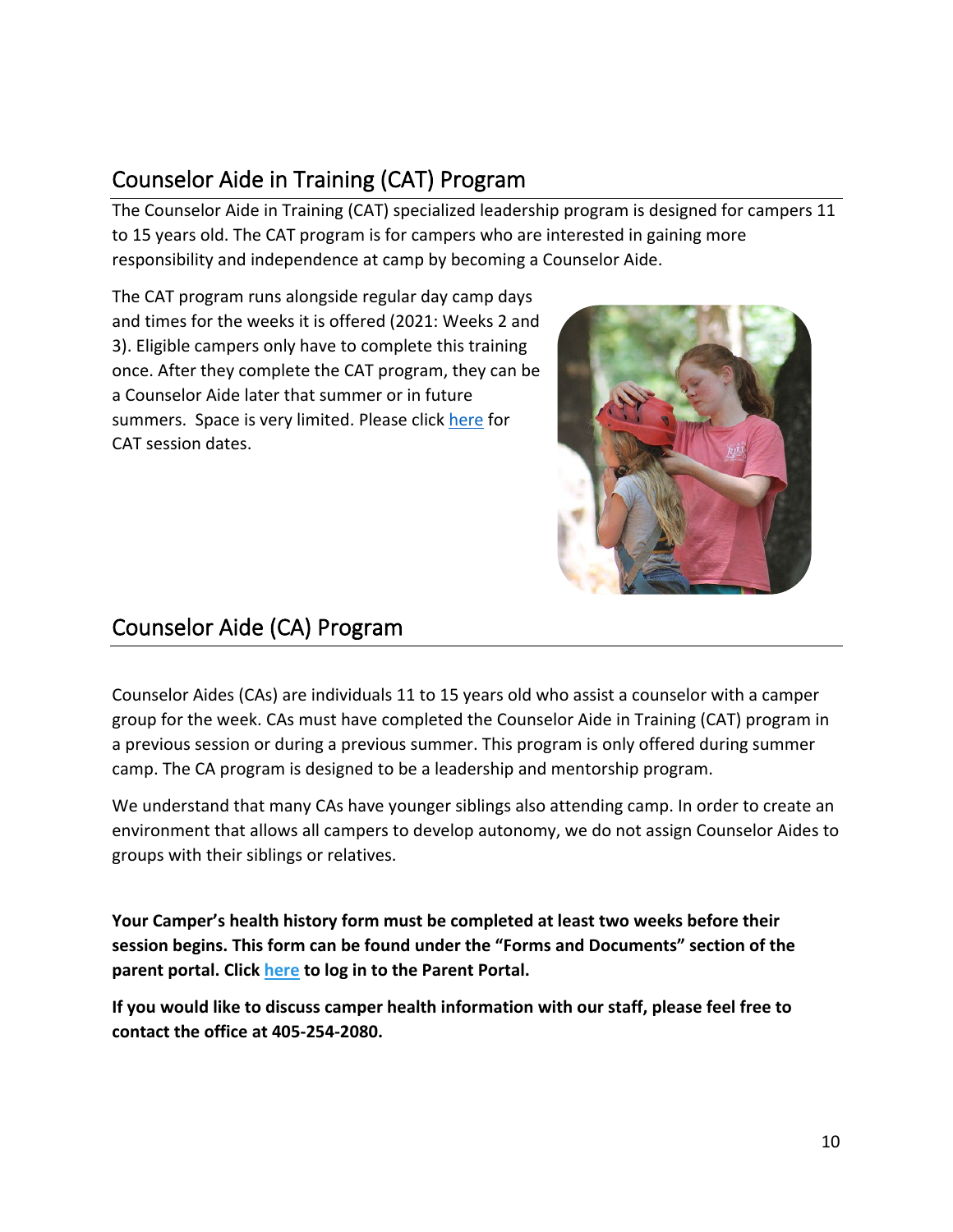# <span id="page-11-1"></span><span id="page-11-0"></span>Camper Privacy

- Health forms are reviewed prior to each session by the Camp Nurse and/or Assistant Camp Director.
- All camp staff are trained on camper privacy policies.
- The Kitchen Staff and your camper's Counselor are informed about camper health information on a need-to-know basis.

# <span id="page-11-2"></span>Dietary Restrictions and Food Allergies

- Kitchen Staff are made aware of any food allergies and/or dietary restrictions listed on the camper health form.
- Please provide as much information as possible when listing food allergies. The more information we have, the better we can provide a healthy environment for your camper.
- Allergy note: We do not serve peanut or tree nut products at camp.

#### <span id="page-11-3"></span>Social, Emotional and Mental Health

• As an all-inclusive organization and camp, we strive to create an amazing experience for all campers. Campers are not pre-judged based on what is listed on their health form. We understand that all of our campers are unique individuals regardless of a diagnosis. The safety and success of campers are our highest priorities. The detailed and timely information you give us will allow us to provide the best environment for your camper.

## <span id="page-11-4"></span>Medication Policy

- All medication must be stored in their original containers.
- Medication brought to camp must be listed on the camper health history form.
- Check-in and check-out procedure:
	- o Day Camp/Holiday Outdoor Camp/ Camp CANOE
		- On Monday during car line, inform the staff member who greets you that you need to check in meds. The nurse will meet you and collect medication.
		- On Friday afternoon during car line, the Camp Nurse will be in the loading/unloading zone to return extra medication, bottle, etc. Please let the staff member who checks your ID know that you need to pick up meds so they can inform the Camp Nurse
		- **Extended Camp Program**: Medications can be checked in and out with the staff member in the extended care room.
- If medication needs to remain with your camper (epi pen, inhaler, etc.), please provide that information on the health form.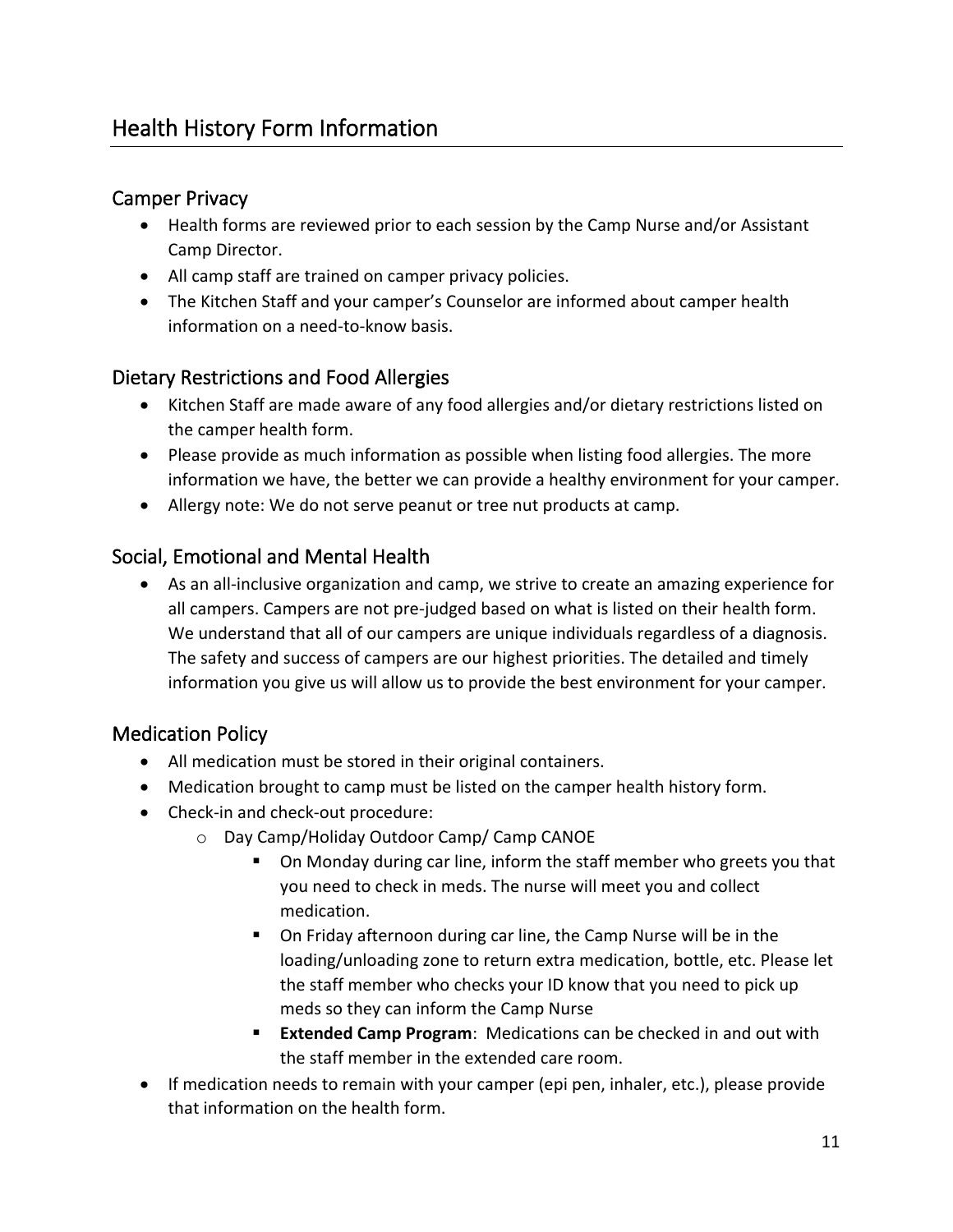# <span id="page-12-0"></span>Medical Treatment Procedures

- Injuries, illnesses and medication dispersion are primarily treated in the Health Care Center by a medical professional.
- When a camper visits the Health Care Center for treatment, a health log is filled out to record the details of the visit.
- Parents/guardians are only notified during moderate to severe illness or injury. If you do have questions about a camper's medical treatment at camp, please contact the office at 405-254-2080 or [info@campfirehok.org.](mailto:info@campfirehok.org)
- Campers with a fever and/or who are vomiting while at camp will have their parent/guardian notified and must be picked up.

# <span id="page-12-1"></span>Sick Day Policy

- Campers should be fever-free for 24 hours before returning to camp.
- If your camper has a gastro-intestinal related illness, please do not send them to camp. Campers should be symptom-free for 24 hours before returning to camp.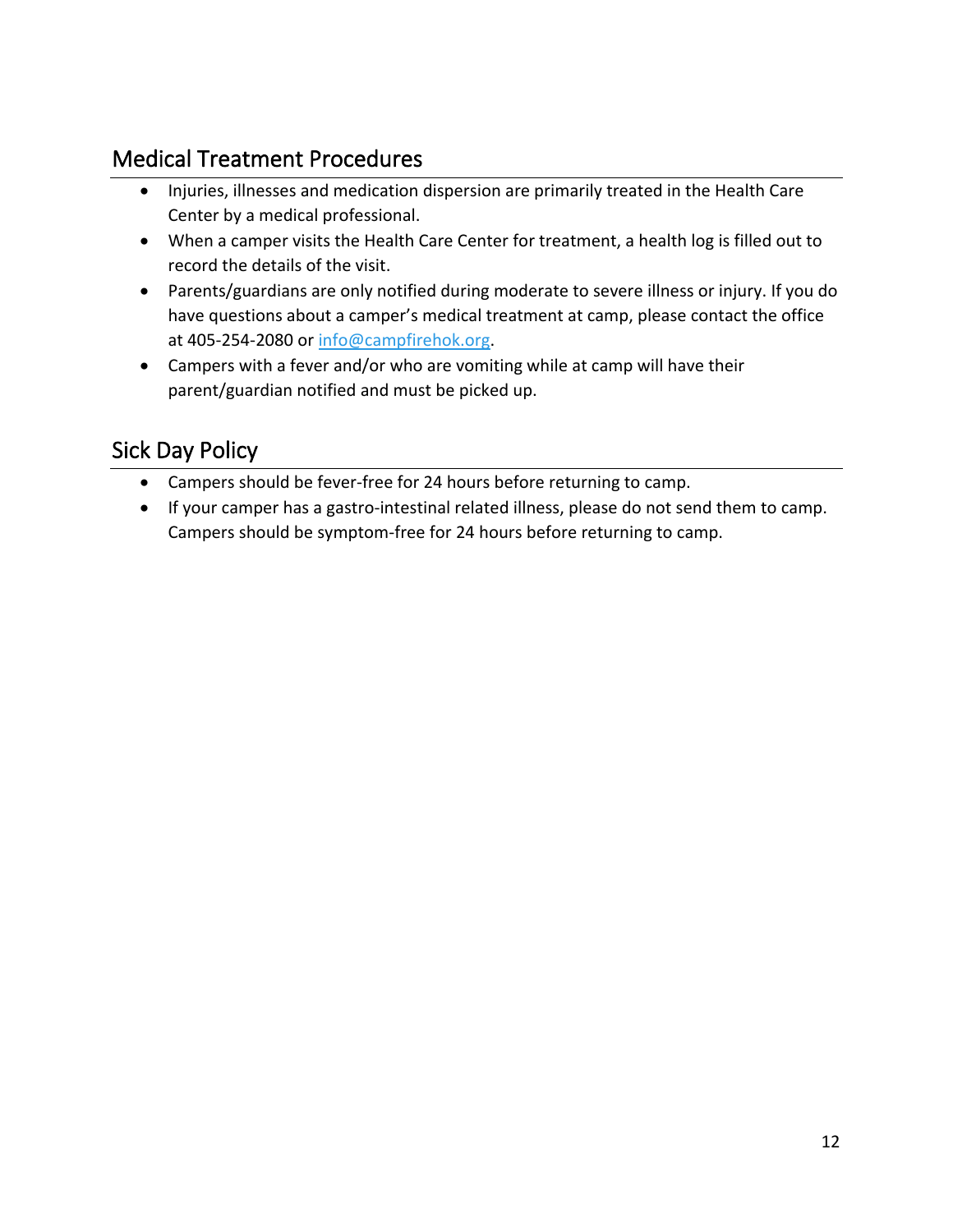# <span id="page-13-0"></span>COVID-19 Health and Safety

- Daily Health Check
	- $\circ$  Staff will confirm with each vehicle that the daily Pre-arrival Screening Form (COVID-19 Symptom Screening) has been completed. **Please complete this form each morning, as we must have this form submitted daily.** This form can be completed through the parent portal in your camper's account. <https://campfire.campintouch.com/v2/login/login.aspx>
- Masks
	- o In the best interest of all camp staff, volunteers, campers, and families, the camp office staff, group counselors, activity area leaders, and campers will be required to wear masks in certain areas while at camp when multiple camper groups are present or when inside a building, such as in the camp office during late check-in or early check-out or in the nurse's station. Campers and staff will also be asked to wear their masks in all-camp areas, such as flag raising and lowering, sing ring, and car line pick-up. Mask-wearing in these specific areas is one of the many precautions we are implementing to do our part in preventing the spread of COVID-19. Campers and staff will not be asked to wear their masks in their small groups or pod activities when outside and observing social and physical distancing precautions.
- Pods
	- $\circ$  In order to provide opportunities for social distancing, yet still provide a camp experience filled with regular camp activities, individual groups may be paired with another individual group in a "pod," allowing for more than one group to participate in a socially distanced camp activity with another group. This will allow camp staff to conduct contact tracing in the event that an individual displays symptoms of COVID-19.

#### **Fever or other COVID-19 Symptoms**

- o Camper:
	- In the event that any camper displays symptoms associated with COVID-19, the individual will be visited by the Camp Nurse and isolated in a quarantine space until picked up by a parent/guardian or other individual on the camper's Authorized Grown-ups list. In this case, we would suggest contacting the family doctor to discuss the next necessary steps.
	- Group members not displaying COVID-19 symptoms will be quarantined together in a designated space. Parents/guardians will be contacted via phone in order to inform and conduct contact tracing.
- o Staff Member:
	- In the event that any volunteer or staff member displays symptoms associated with COVID-19, the individual will be visited by the Camp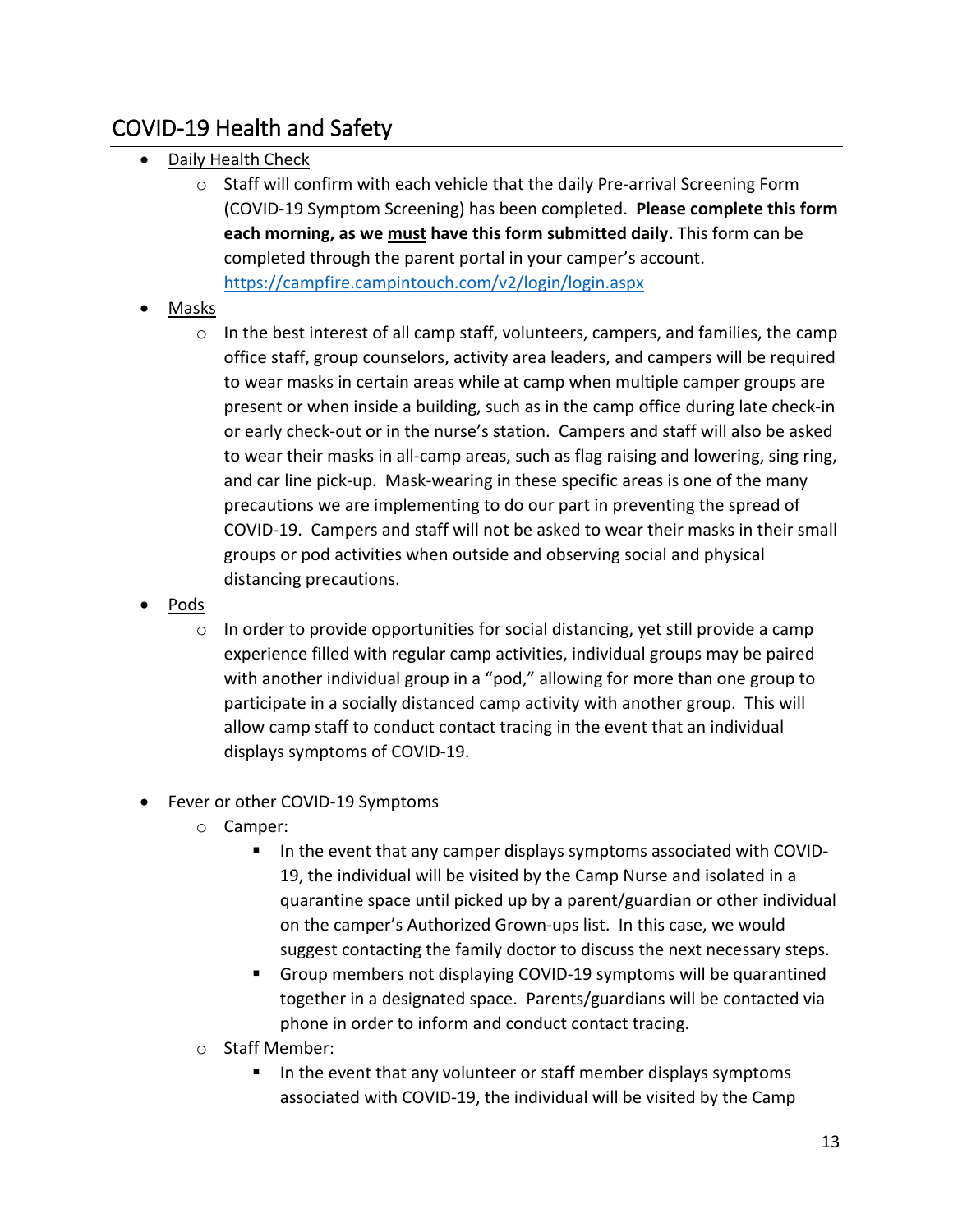Nurse and directed to leave camp and quarantine themselves or will be isolated in a quarantine space until the individual can be picked up by another individual. In this case, we would suggest contacting the family doctor to discuss the next necessary steps.

- Group members and other staff members who have come into close contact, but are not displaying COVID-19 symptoms will be quarantined together in a designated space. Parents/guardians will be contacted via phone in order to inform and conduct contact tracing.
- $\circ$  In order to return to camp, anyone displaying symptoms of COVID-19 and directed to isolate and/or quarantine by the Camp Nurse must present a negative COVID-19 test before returning to camp. Please contact the camp office at 405-254-2080 to discuss test results and returning to camp.

# <span id="page-14-0"></span>Environmental Health and Safety

#### <span id="page-14-1"></span>Heat and Hydration

- Campers should bring a reusable water bottle to camp. *Please put camper name on water bottle.*
- If your camper loses their water bottle at camp, they can borrow a mug from our kitchen. Campers can typically relocate their water bottle in Lost and Found, which is located in the Dining Hall.
- Water spigots are located throughout camp.
- Ways we cool off at camp:
	- o Shaded Hammock Circle
	- o Limit time in direct sun. Groups are required to take a rest/water break every 30 minutes when on the sports field or during intense activity.



- o Shade! Most of our property is wooded and provides shade for campers.
- $\circ$  Campers feeling overheated can take a break in the air-conditioned Health Care Center.
- o Staff are trained to recognize signs of heat-related illnesses.
- o Parent tip: Help your camper stay hydrated at home! Make sure your camper drinks water in the evenings before and after camp.
- Other environmental safety information:
	- o Camp DaKaNi is home to a variety of wildlife! Unfortunately, that includes pesky creatures like mosquitoes and ticks. Please wear bug spray to camp.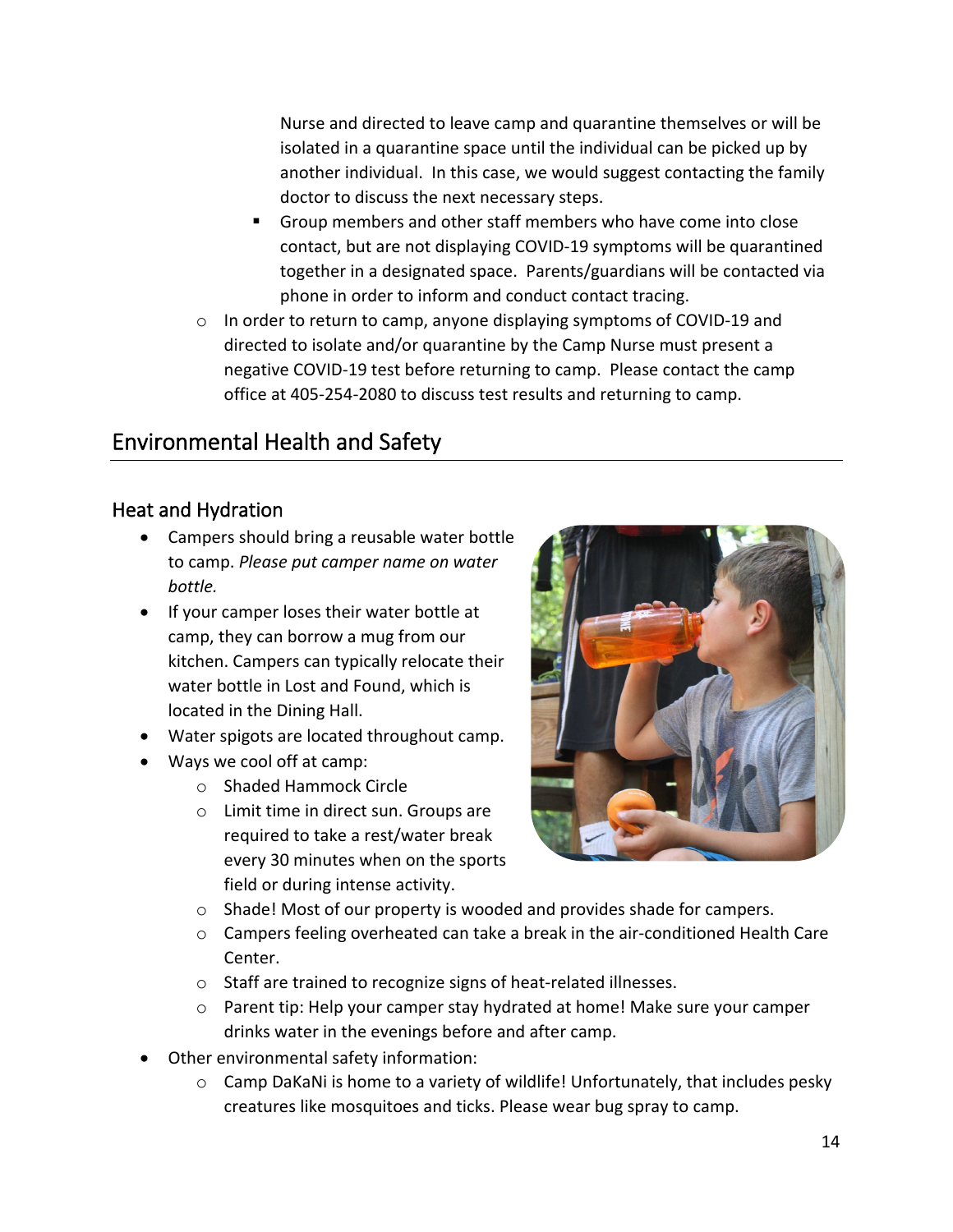- o Grounds are treated to limit tick exposure.
- o For information about tick bite prevention, tick removal and tick-related diseases, please click [here.](https://www.cdc.gov/ticks/index.html)

#### <span id="page-15-0"></span>Weather Safety

- Rainy Days
	- $\circ$  Camp still takes place on rainy days. We will host activities in covered spaces to ride out the rain.
	- o Weather is monitored in the camp office.
- Campers are not permitted to leave sheltered areas until the area has been clear of lightning strikes for 30 minutes.
- In the event of severe weather, groups are assigned safe places to take shelter.

# <span id="page-15-1"></span>Camp Safety

#### <span id="page-15-2"></span>Intruder Policy

- Camp staff are trained on the camp's intruder policy and have practiced intruder drills.
- During camp, unmonitored gates are locked and roads into camp are blocked.
- Visitors must check in at the office. Any unsupervised visitor in camp will prompt a security check.

## <span id="page-15-3"></span>Activity Area Safety

- Our camp activity area instructors are trained to provide a safe environment for campers.
- A certified lifeguard is on duty during boating.
- All boating participants are required to wear a personal floatation device when on a watercraft.
- At the archery range, a certified archery instructor is on duty.
- During all activities, campers are required to wear personal safety devices specific to that activity.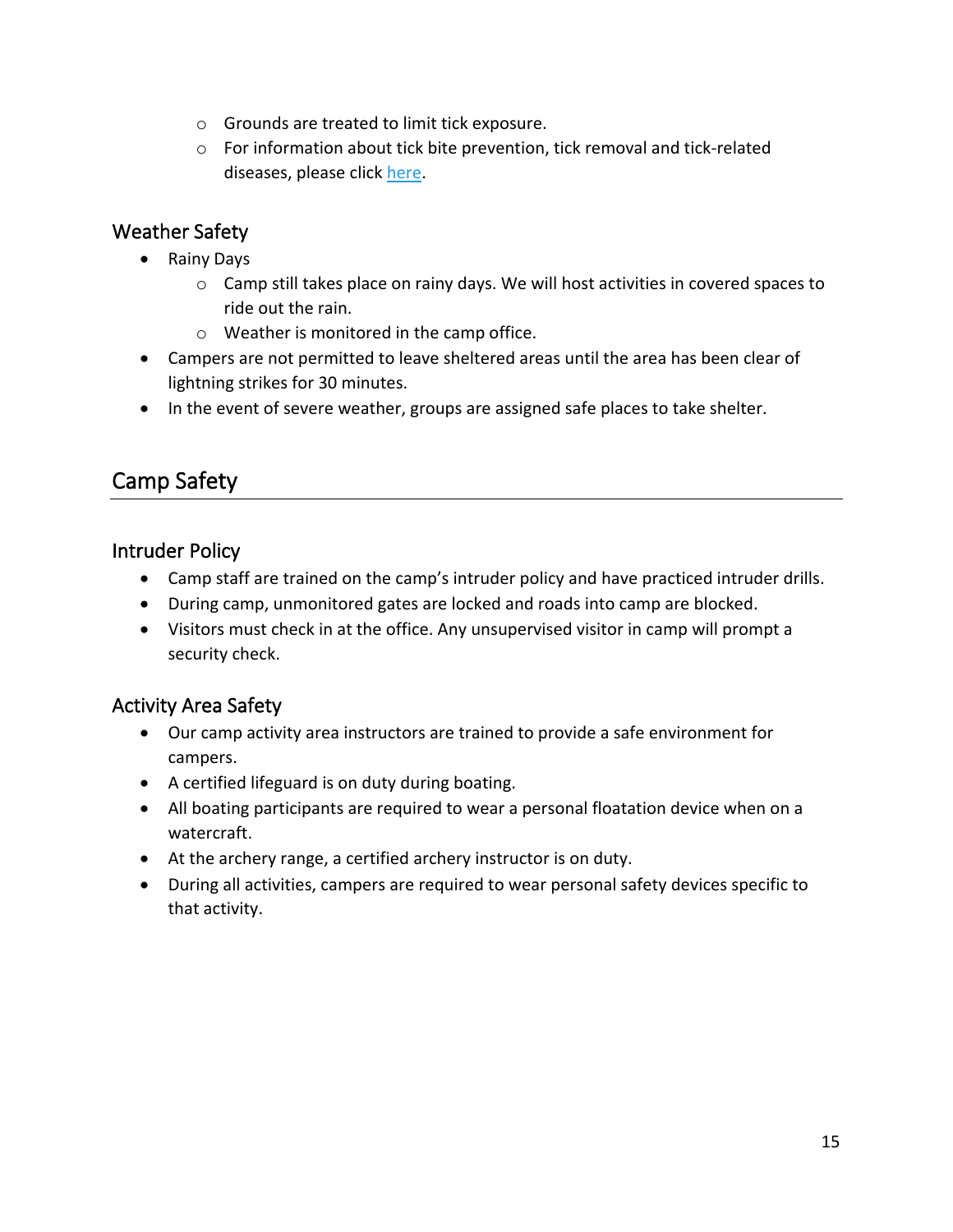# Behavior Expectations and Policy

# <span id="page-16-0"></span>General Camp Rules

- Walk in camp (unless on sports field or given permission by a staff member)
- Always stay with your group. If you need to leave your group, tell your counselor and take a buddy.
- All campers and staff are required to wear personal floatation devices during boating activities.
- Please remember that fires are for cooking, not playing. Everyone needs to help collect firewood during cookout days.
- The pond is for fishing and boating. The creek is used for boating only. Please do not swim or wade in water.
- The Challenge Course is off limits unless a staff member is present.
- Camp is a "screen Free" zone. Please leave all electronics (cell phones, tablets, games, etc)
- If there is a problem, tell a staff member. Camp staff are there to help and they want all campers to have a fun and safe summer.
- There are times when staff may need to inspect campers' belongings. If this occurs, parents will be notified the day it occurs and the reason for conducting the inspection.
- Should a camper take anything that does not belong to them, bring a restricted item, or displays inappropriate behavior the camper's parents will be contacted. Parents may be asked to pick up child from camp based on severity and frequency of negative behavior.

# <span id="page-16-1"></span>Camper Behavior Expectations

At Camp DaKaNi, we:

- Respect other people's personal space, opinions, and feelings at camp. It is okay if we do not agree, but we will always be respectful to others.
- Offer help other people who ask for it or look like they need it.
- Take responsibility for mistakes and apologize if necessary.
- Lift others up instead of bringing them down. We do not bully at camp.
- Ask questions if we do not understand something and ask questions when we don't understand.
- Try something at least once at camp before we say we do not like it.
- Pick up after ourselves at lunch and throughout camp.
- Respect the environment at camp.
- Follow directions given by our counselors and other staff.